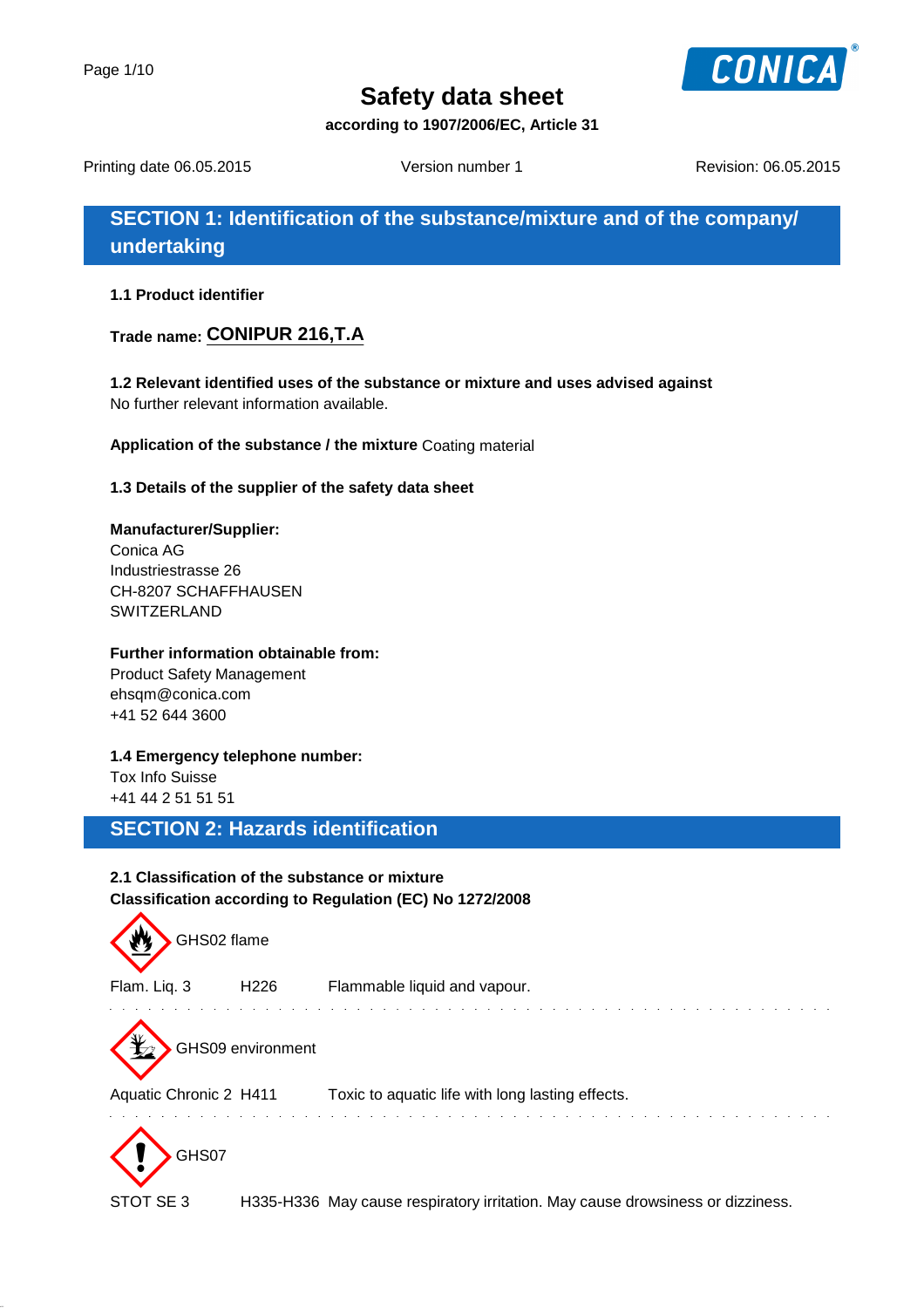

**according to 1907/2006/EC, Article 31**

Printing date 06.05.2015 Version number 1 Revision: 06.05.2015

**Trade name: CONIPUR 216,T.A**

#### **2.2 Label elements**

**Labelling according to Regulation (EC) No 1272/2008**

The product is classified and labelled according to the CLP regulation. **Hazard pictograms**



**Signal word** Warning

#### **Hazard-determining components of labelling:**

Solvent naphtha (petroleum), light arom.

#### **Hazard statements**

H226 Flammable liquid and vapour.

H335-H336 May cause respiratory irritation. May cause drowsiness or dizziness.

H411 Toxic to aquatic life with long lasting effects.

#### **Precautionary statements**

- P210 Keep away from heat, hot surfaces, sparks, open flames and other ignition sources. No smoking.
- P280 Wear protective gloves/protective clothing/eye protection/face protection.
- P273 Avoid release to the environment.
- P304+P340 IF INHALED: Remove person to fresh air and keep comfortable for breathing.

P370+P378 In case of fire: Use for extinction: CO2, powder or water spray.

P403+P233 Store in a well-ventilated place. Keep container tightly closed.

P501 Dispose of contents/container in accordance with local/regional/national/international regulations.

#### **Additional information:**

Contains dibutyltin dilaurate. May produce an allergic reaction.

#### **2.3 Other hazards**

#### **Results of PBT and vPvB assessment**

**PBT:** Not applicable.

**vPvB:** Not applicable.

## **SECTION 3: Composition/information on ingredients**

#### **3.2 Chemical characterisation: Mixtures**

**Description:** Mixture of substances listed below with nonhazardous additions.

| Dangerous components: |                 |                                                                                                                  |        |
|-----------------------|-----------------|------------------------------------------------------------------------------------------------------------------|--------|
|                       | CAS: 64742-95-6 | Solvent naphtha (petroleum), light arom.                                                                         | 25-50% |
|                       |                 | EINECS: 265-199-0 Flam. Lig. 3, H226; Asp. Tox. 1, H304; Aquatic Chronic 2, H411; STOT<br><b>SE 3, H335-H336</b> |        |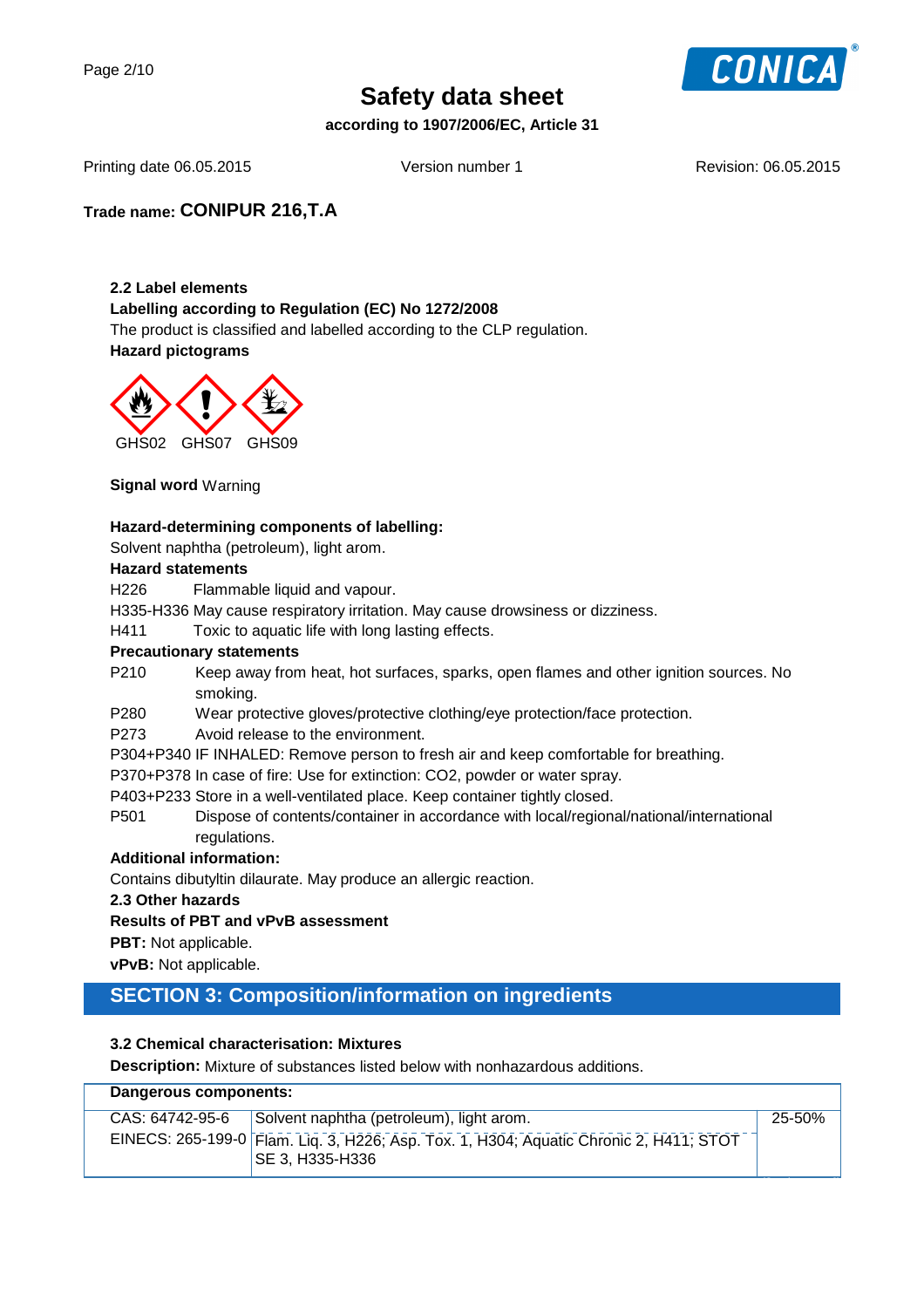

#### **according to 1907/2006/EC, Article 31**

Printing date 06.05.2015 Version number 1 Revision: 06.05.2015

### **Trade name: CONIPUR 216,T.A**

| CAS: 7727-43-7 | barium sulphate, natural                                                       | 10-<25%       |
|----------------|--------------------------------------------------------------------------------|---------------|
|                | EINECS: 231-784-4 substance with a Community workplace exposure limit          |               |
| CAS: 77-58-7   | dibutyltin dilaurate                                                           | $0.1 - 0.3\%$ |
|                | EINECS: 201-039-8 Muta. 2, H341; Repr. 1A, H360Fd; STOT SE 1, H370; STOT RE 1, |               |
|                | H372; Skin Corr. 1B, H314; Aquatic Chronic 1, H410; Skin Sens. 1,              |               |
|                | H <sub>317</sub>                                                               |               |
|                |                                                                                |               |

**Additional information:** For the wording of the listed risk phrases refer to section 16.

### **SECTION 4: First aid measures**

#### **4.1 Description of first aid measures**

**After inhalation:** Supply fresh air; consult doctor in case of complaints.

**After skin contact:** Generally the product does not irritate the skin.

**After eye contact:** Rinse opened eye for several minutes under running water.

**After swallowing:** If symptoms persist consult doctor.

**4.2 Most important symptoms and effects, both acute and delayed**

No further relevant information available.

**4.3 Indication of any immediate medical attention and special treatment needed**

No further relevant information available.

### **SECTION 5: Firefighting measures**

#### **5.1 Extinguishing media**

**Suitable extinguishing agents:**

CO2, powder or water spray. Fight larger fires with water spray or alcohol resistant foam.

**5.2 Special hazards arising from the substance or mixture** No further relevant information available.

#### **5.3 Advice for firefighters**

**Protective equipment:** No special measures required.

#### **SECTION 6: Accidental release measures**

#### **6.1 Personal precautions, protective equipment and emergency procedures**

Wear protective equipment. Keep unprotected persons away.

#### **6.2 Environmental precautions:**

Do not allow product to reach sewage system or any water course.

Inform respective authorities in case of seepage into water course or sewage system.

Do not allow to enter sewers/ surface or ground water.

#### **6.3 Methods and material for containment and cleaning up:**

Absorb with liquid-binding material (sand, diatomite, acid binders, universal binders, sawdust). Dispose contaminated material as waste according to item 13. Ensure adequate ventilation.

**6.4 Reference to other sections**

See Section 7 for information on safe handling.

See Section 8 for information on personal protection equipment.

See Section 13 for disposal information.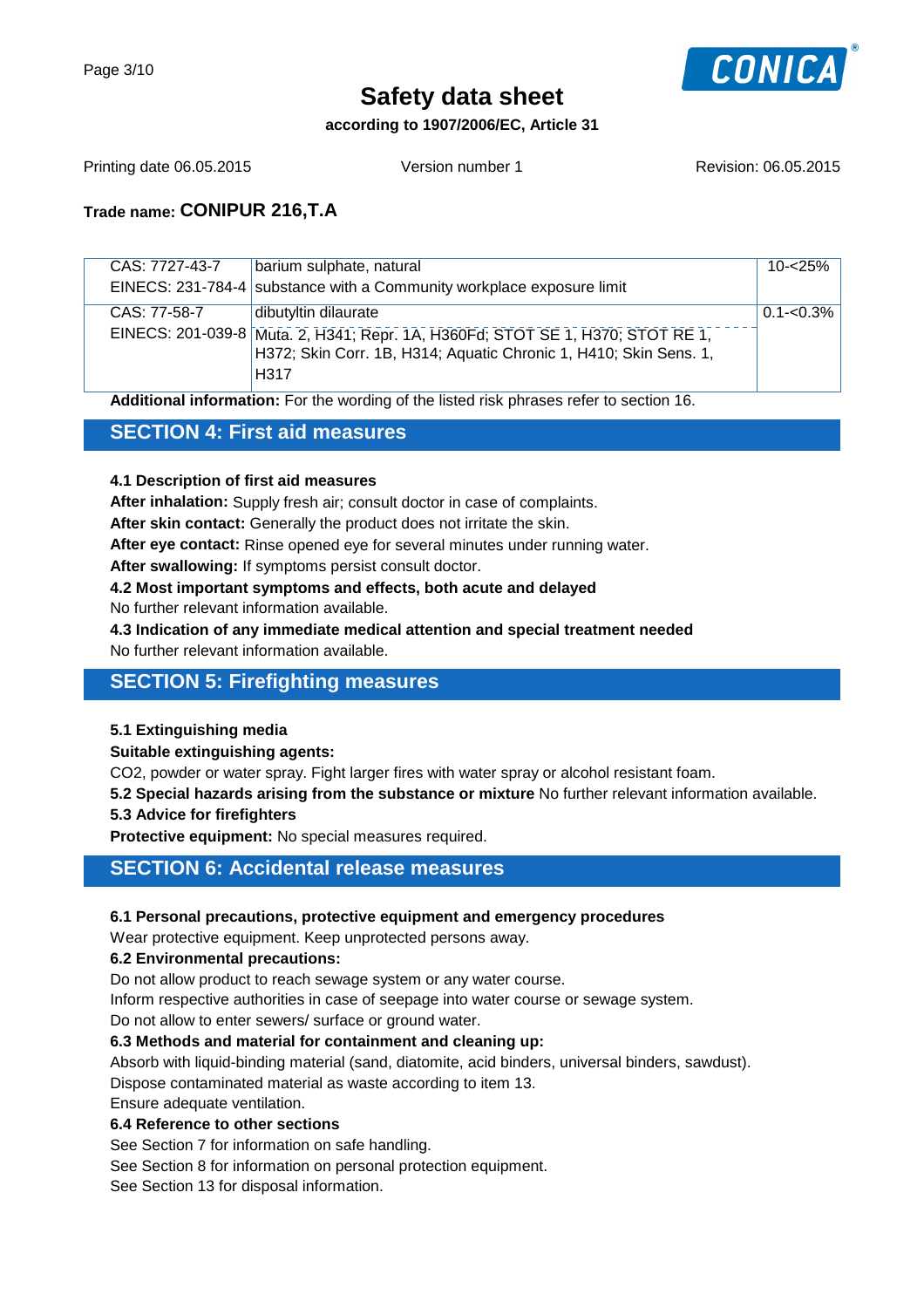

#### **according to 1907/2006/EC, Article 31**

Printing date 06.05.2015 Version number 1 Revision: 06.05.2015

**Trade name: CONIPUR 216,T.A**

# **SECTION 7: Handling and storage**

#### **7.1 Precautions for safe handling**

Ensure good ventilation/exhaustion at the workplace. Prevent formation of aerosols. **Information about fire - and explosion protection:** Keep ignition sources away - Do not smoke. Protect against electrostatic charges.

#### **7.2 Conditions for safe storage, including any incompatibilities Storage:**

**Requirements to be met by storerooms and receptacles:** No special requirements. **Information about storage in one common storage facility:** Not required.

**Further information about storage conditions:** Keep container tightly sealed.

**7.3 Specific end use(s)** No further relevant information available.

## **SECTION 8: Exposure controls/personal protection**

**Additional information about design of technical facilities:** No further data; see item 7.

#### **8.1 Control parameters**

| Ingredients with limit values that require monitoring at the workplace: |                                                |  |
|-------------------------------------------------------------------------|------------------------------------------------|--|
|                                                                         | 7727-43-7 barium sulphate, natural             |  |
|                                                                         | WEL Long-term value: 10* 4** mg/m <sup>3</sup> |  |
|                                                                         | *inhalable dust **respirable dust              |  |
|                                                                         | 77-58-7 dibutyltin dilaurate                   |  |
|                                                                         | WEL Short-term value: 0.2 mg/m <sup>3</sup>    |  |
|                                                                         | Long-term value: 0.1 mg/m <sup>3</sup>         |  |
|                                                                         | as Sn; Sk                                      |  |

**Additional information:** The lists valid during the making were used as basis.

#### **8.2 Exposure controls**

#### **Personal protective equipment:**

#### **General protective and hygienic measures:**

Wash hands before breaks and at the end of work.

Do not inhale gases / fumes / aerosols.

#### **Respiratory protection:**

In case of brief exposure or low pollution use respiratory filter device. In case of intensive or longer exposure use self-contained respiratory protective device.

#### **Protection of hands:**

The glove material has to be impermeable and resistant to the product/ the substance/ the preparation. Due to missing tests no recommendation to the glove material can be given for the product/ the preparation/ the chemical mixture.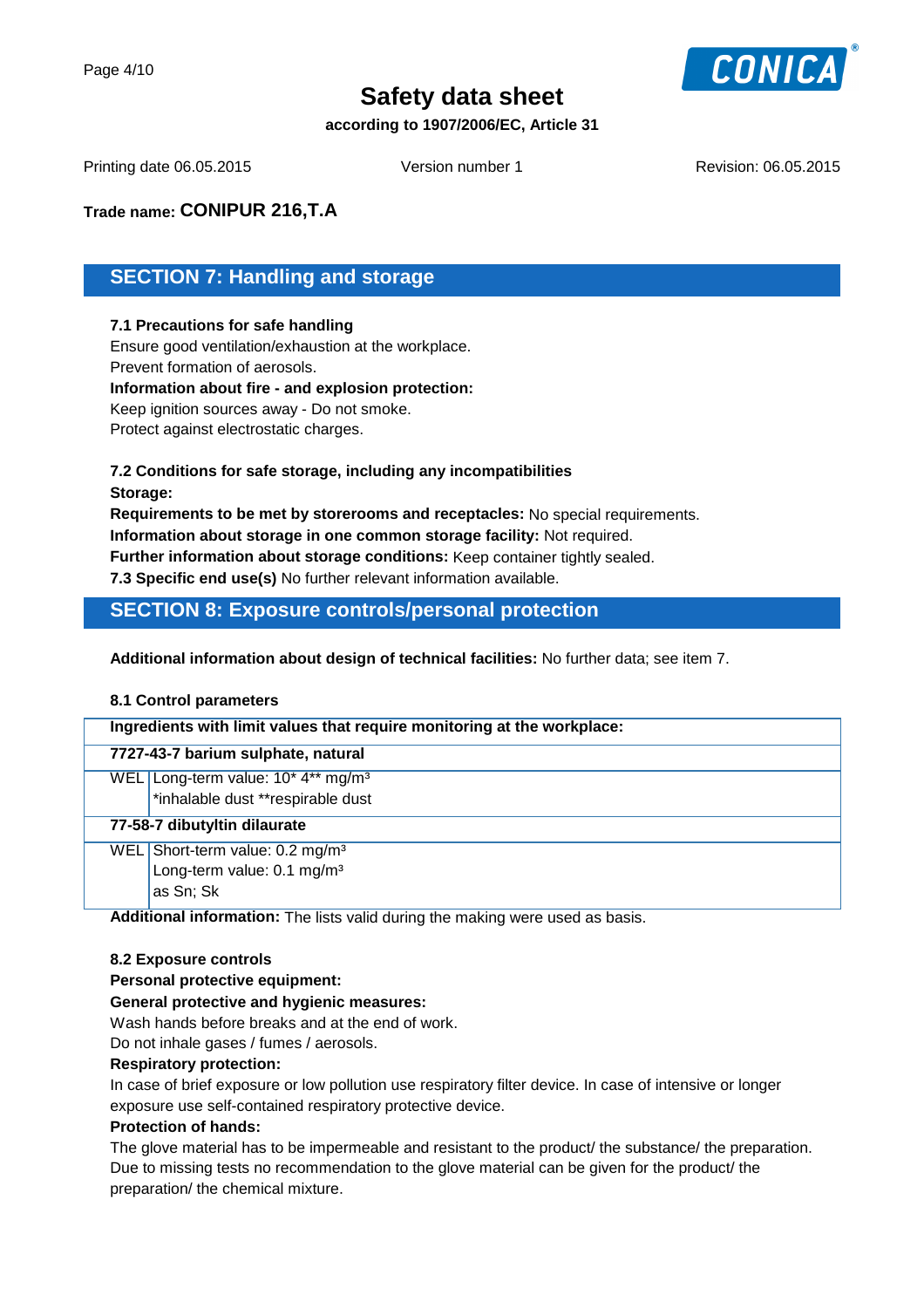

**according to 1907/2006/EC, Article 31**

Printing date 06.05.2015 Version number 1 Revision: 06.05.2015

### **Trade name: CONIPUR 216,T.A**

Selection of the glove material on consideration of the penetration times, rates of diffusion and the degradation

#### **Material of gloves**

The selection of the suitable gloves does not only depend on the material, but also on further marks of quality and varies from manufacturer to manufacturer. As the product is a preparation of several substances, the resistance of the glove material can not be calculated in advance and has therefore to be checked prior to the application.

#### **Penetration time of glove material**

The exact break through time has to be found out by the manufacturer of the protective gloves and has to be observed.

**Eye protection:**



Tightly sealed goggles

# **SECTION 9: Physical and chemical properties**

| 9.1 Information on basic physical and chemical properties |                                                                                                 |  |
|-----------------------------------------------------------|-------------------------------------------------------------------------------------------------|--|
| <b>General Information</b>                                |                                                                                                 |  |
| Appearance:                                               |                                                                                                 |  |
| Form:                                                     | Fluid                                                                                           |  |
| Colour:                                                   | Different according to colouring                                                                |  |
| Odour:                                                    | Solvent-like                                                                                    |  |
| <b>Odour threshold:</b>                                   | Not determined.                                                                                 |  |
| pH-value:                                                 | Not determined.                                                                                 |  |
| <b>Change in condition</b>                                |                                                                                                 |  |
| <b>Melting point/Melting range:</b>                       | Undetermined.                                                                                   |  |
| <b>Boiling point/Boiling range:</b>                       | 200 °C                                                                                          |  |
| <b>Flash point:</b>                                       | 51 °C                                                                                           |  |
| Flammability (solid, gaseous):                            | Not applicable.                                                                                 |  |
| Ignition temperature:                                     | Not determined.                                                                                 |  |
| <b>Decomposition temperature:</b>                         | Not determined.                                                                                 |  |
| Self-igniting:                                            | Product is not selfigniting.                                                                    |  |
| Danger of explosion:                                      | Product is not explosive. However, formation of explosive air/<br>vapour mixtures are possible. |  |
| <b>Explosion limits:</b>                                  |                                                                                                 |  |
| Lower:                                                    | Not determined.                                                                                 |  |
| Upper:                                                    | Not determined.                                                                                 |  |
| Vapour pressure:                                          | Not determined.                                                                                 |  |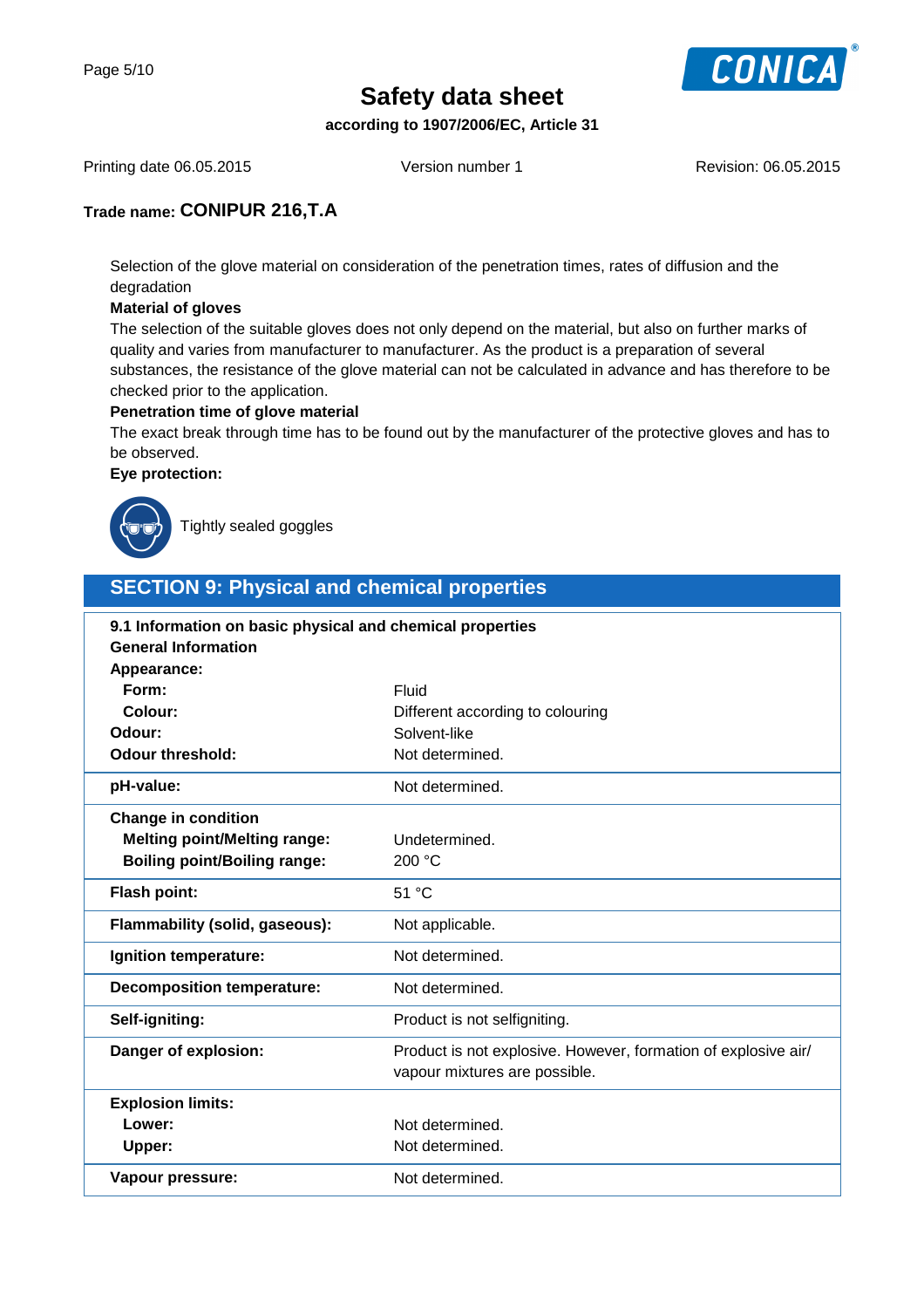

#### **according to 1907/2006/EC, Article 31**

Printing date 06.05.2015 Version number 1 Revision: 06.05.2015

### **Trade name: CONIPUR 216,T.A**

| Density at 20 °C:                                        | 1.2 $g/cm3$                                |
|----------------------------------------------------------|--------------------------------------------|
| <b>Relative density</b>                                  | Not determined.                            |
| <b>Vapour density</b>                                    | Not determined.                            |
| <b>Evaporation rate</b>                                  | Not determined.                            |
| Solubility in / Miscibility with                         |                                            |
| water:                                                   | Not miscible or difficult to mix.          |
| Partition coefficient (n-octanol/water): Not determined. |                                            |
| <b>Viscosity:</b>                                        |                                            |
| Dynamic at 23 °C:                                        | 1100 mPas                                  |
| Kinematic:                                               | Not determined.                            |
| <b>Solvent content:</b>                                  |                                            |
| Organic solvents:                                        | 30.8%                                      |
| VOC (EC)                                                 | 30.78%                                     |
| 9.2 Other information                                    | No further relevant information available. |
|                                                          |                                            |

# **SECTION 10: Stability and reactivity**

#### **10.1 Reactivity**

**10.2 Chemical stability**

#### **Thermal decomposition / conditions to be avoided:**

No decomposition if used according to specifications.

**10.3 Possibility of hazardous reactions** No dangerous reactions known.

**10.4 Conditions to avoid** No further relevant information available.

**10.5 Incompatible materials:** No further relevant information available.

**10.6 Hazardous decomposition products:** No dangerous decomposition products known.

# **SECTION 11: Toxicological information**

#### **11.1 Information on toxicological effects Acute toxicity**

| LD/LC50 values relevant for classification:         |      |                                           |
|-----------------------------------------------------|------|-------------------------------------------|
| 64742-95-6 Solvent naphtha (petroleum), light arom. |      |                                           |
| Oral                                                | LD50 | $>6800$ mg/kg (rat)                       |
| Dermal                                              | LD50 | >3400 mg/kg (rab)                         |
|                                                     |      | Inhalative $ LC50/4 h  > 10.2 mg/l$ (rat) |
| 77-58-7 dibutyltin dilaurate                        |      |                                           |
| Oral                                                | LD50 | 175 mg/kg (rat)                           |
| <b>Primary irritant effect:</b>                     |      |                                           |

**Skin corrosion/irritation** No irritant effect.

**Serious eye damage/irritation** No irritating effect.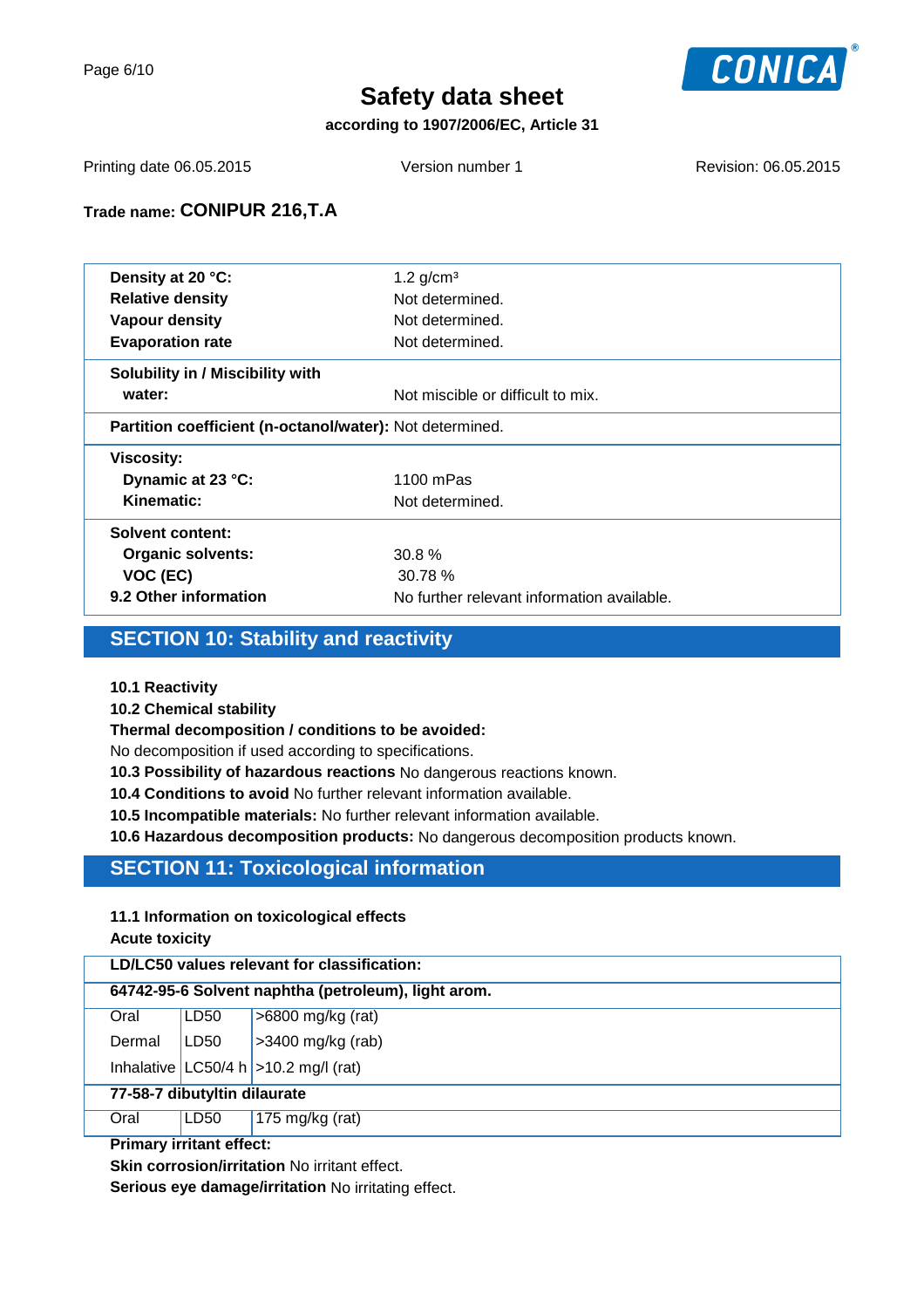

#### **according to 1907/2006/EC, Article 31**

Printing date 06.05.2015 Version number 1 Revision: 06.05.2015

### **Trade name: CONIPUR 216,T.A**

**Respiratory or skin sensitisation** No sensitising effects known.

### **SECTION 12: Ecological information**

#### **12.1 Toxicity**

**Aquatic toxicity:** No further relevant information available.

**12.2 Persistence and degradability** No further relevant information available.

**12.3 Bioaccumulative potential** No further relevant information available.

**12.4 Mobility in soil** No further relevant information available.

#### **Ecotoxical effects:**

**Remark:** Toxic for fish

**Additional ecological information:**

#### **General notes:**

Water hazard class 2 (German Regulation) (Self-assessment): hazardous for water

Do not allow product to reach ground water, water course or sewage system.

Danger to drinking water if even small quantities leak into the ground.

Also poisonous for fish and plankton in water bodies.

Toxic for aquatic organisms

**12.5 Results of PBT and vPvB assessment**

**PBT:** Not applicable.

**vPvB:** Not applicable.

**12.6 Other adverse effects** No further relevant information available.

## **SECTION 13: Disposal considerations**

#### **13.1 Waste treatment methods**

#### **Recommendation**

Must not be disposed together with household garbage. Do not allow product to reach sewage system.

#### **Uncleaned packaging:**

**Recommendation:** Disposal must be made according to official regulations.

| <b>SECTION 14: Transport information</b> |                                                    |
|------------------------------------------|----------------------------------------------------|
| 14.1 UN-Number<br>ADR, IMDG, IATA        | UN1866                                             |
| 14.2 UN proper shipping name             |                                                    |
| <b>ADR</b>                               | 1866 RESIN SOLUTION, ENVIRONMENTALLY               |
|                                          | <b>HAZARDOUS</b>                                   |
| <b>IMDG</b>                              | RESIN SOLUTION (Solvent naphtha (petroleum), light |
|                                          | arom., dibutyltin dilaurate), MARINE POLLUTANT     |
| <b>IATA</b>                              | <b>RESIN SOLUTION</b>                              |
|                                          |                                                    |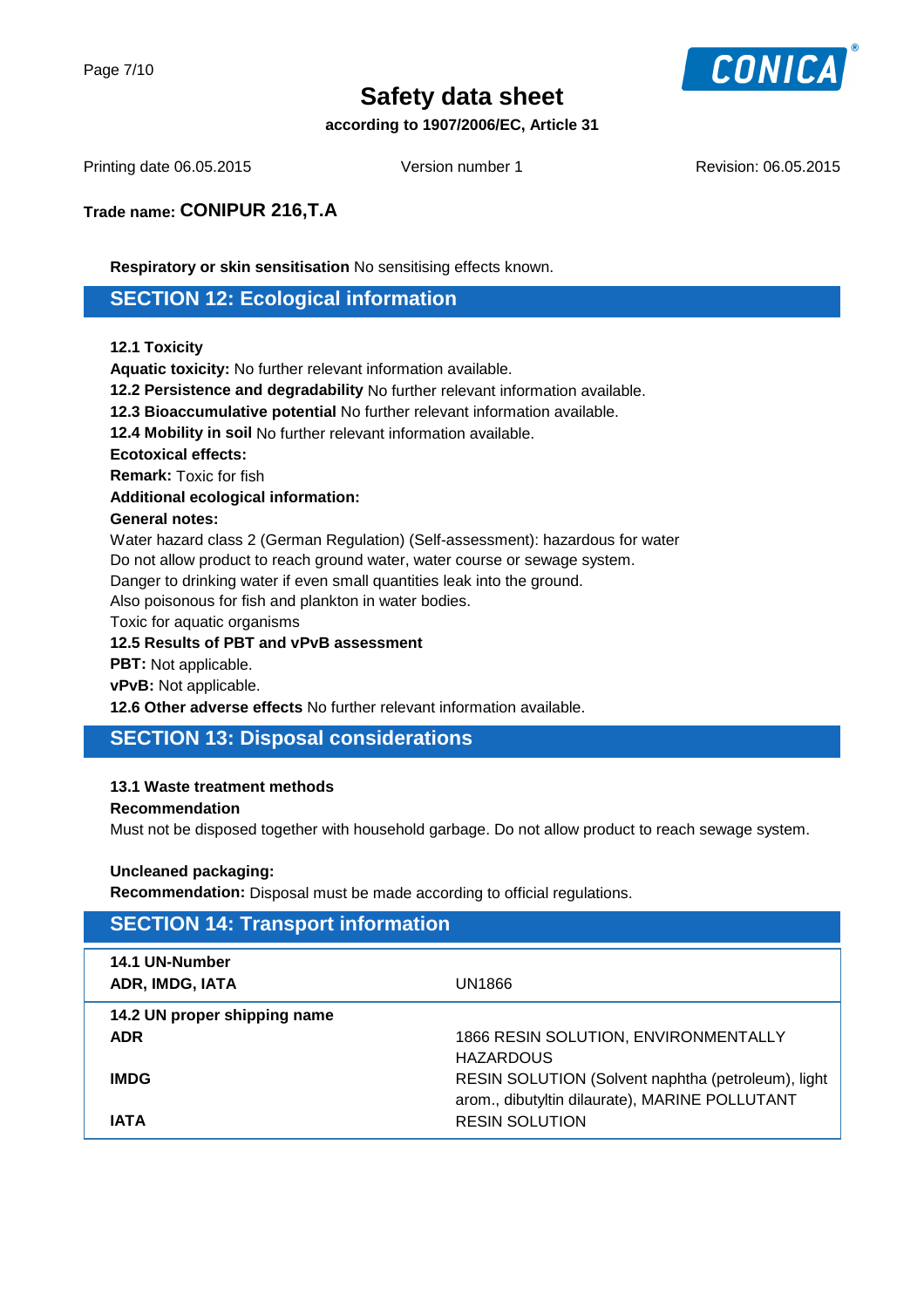Page 8/10



# **Safety data sheet**

**according to 1907/2006/EC, Article 31**

Printing date 06.05.2015 Version number 1 Revision: 06.05.2015

# **Trade name: CONIPUR 216,T.A**

| 14.3 Transport hazard class(es)                            |                                                                                                                             |
|------------------------------------------------------------|-----------------------------------------------------------------------------------------------------------------------------|
| ADR, IMDG                                                  |                                                                                                                             |
|                                                            |                                                                                                                             |
| <b>Class</b>                                               | 3 Flammable liquids.                                                                                                        |
| Label                                                      | 3                                                                                                                           |
| <b>IATA</b>                                                |                                                                                                                             |
|                                                            |                                                                                                                             |
| <b>Class</b>                                               | 3 Flammable liquids.                                                                                                        |
| Label                                                      | 3                                                                                                                           |
| 14.4 Packing group                                         |                                                                                                                             |
| ADR, IMDG, IATA                                            | $\mathbf{III}$                                                                                                              |
| <b>14.5 Environmental hazards:</b>                         | Product contains environmentally hazardous<br>substances: dibutyltin dilaurate, Solvent naphtha<br>(petroleum), light arom. |
| <b>Marine pollutant:</b>                                   | Yes                                                                                                                         |
| <b>Special marking (ADR):</b>                              | Symbol (fish and tree)<br>Symbol (fish and tree)                                                                            |
|                                                            |                                                                                                                             |
| 14.6 Special precautions for user<br>Danger code (Kemler): | Warning: Flammable liquids.<br>30                                                                                           |
| <b>EMS Number:</b>                                         | $F-E, S-E$                                                                                                                  |
| 14.7 Transport in bulk according to Annex II of            |                                                                                                                             |
| MARPOL73/78 and the IBC Code                               | Not applicable.                                                                                                             |
| Transport/Additional information:                          |                                                                                                                             |
| <b>ADR</b>                                                 |                                                                                                                             |
| <b>Limited quantities (LQ)</b>                             | 5L                                                                                                                          |
| <b>Excepted quantities (EQ)</b>                            | Code: E1                                                                                                                    |
|                                                            | Maximum net quantity per inner packaging: 30 ml<br>Maximum net quantity per outer packaging: 1000 ml                        |
| <b>Transport category</b>                                  | $\sqrt{3}$                                                                                                                  |
| <b>Tunnel restriction code</b>                             | D/E                                                                                                                         |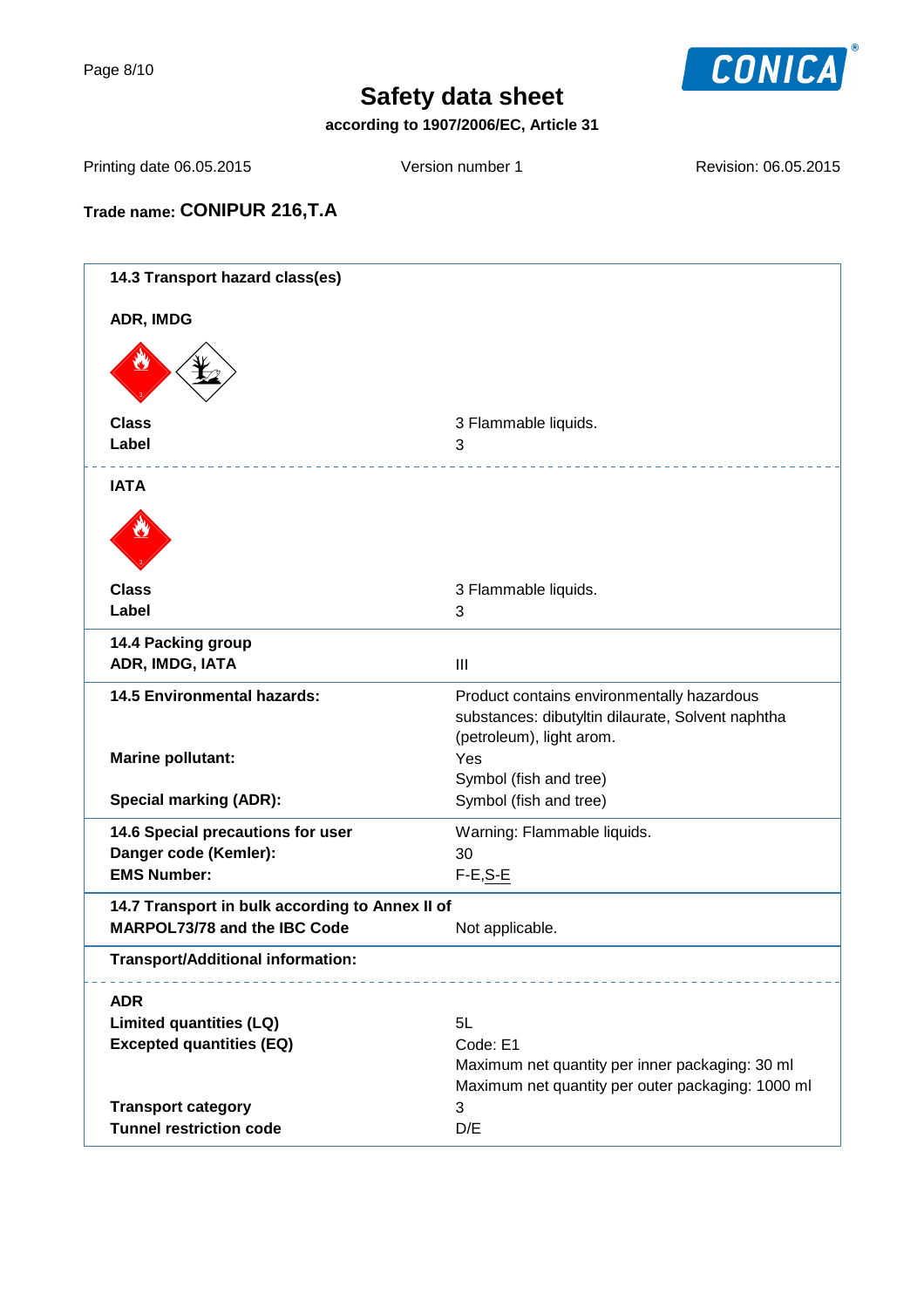

**according to 1907/2006/EC, Article 31**

Printing date 06.05.2015 Version number 1 Revision: 06.05.2015

### **Trade name: CONIPUR 216,T.A**

| <b>IMDG</b>                     |                                                              |
|---------------------------------|--------------------------------------------------------------|
| Limited quantities (LQ)         | 5L                                                           |
| <b>Excepted quantities (EQ)</b> | Code: E1                                                     |
|                                 | Maximum net quantity per inner packaging: 30 ml              |
|                                 | Maximum net quantity per outer packaging: 1000 ml            |
| UN "Model Regulation":          | UN1866, RESIN SOLUTION, ENVIRONMENTALLY<br>HAZARDOUS, 3, III |

# **SECTION 15: Regulatory information**

#### **15.1 Safety, health and environmental regulations/legislation specific for the substance or mixture**

#### **Directive 2012/18/EU**

**Named dangerous substances - ANNEX I** None of the ingredients is listed.

**15.2 Chemical safety assessment:** A Chemical Safety Assessment has not been carried out.

### **SECTION 16: Other information**

This information is based on our present knowledge. However, this shall not constitute a guarantee for any specific product features and shall not establish a legally valid contractual relationship.

#### **Relevant phrases**

- H226 Flammable liquid and vapour.
- H304 May be fatal if swallowed and enters airways.
- H314 Causes severe skin burns and eye damage.
- H317 May cause an allergic skin reaction.
- H335 May cause respiratory irritation.
- H336 May cause drowsiness or dizziness.
- H341 Suspected of causing genetic defects.
- H360Fd May damage fertility. Suspected of damaging the unborn child.
- H370 Causes damage to organs.
- H372 Causes damage to organs through prolonged or repeated exposure.
- H410 Very toxic to aquatic life with long lasting effects.
- H411 Toxic to aquatic life with long lasting effects.

#### **Abbreviations and acronyms:**

ADR: Accord européen sur le transport des marchandises dangereuses par Route (European Agreement concerning the International Carriage of Dangerous Goods by Road)

IMDG: International Maritime Code for Dangerous Goods

IATA: International Air Transport Association

GHS: Globally Harmonised System of Classification and Labelling of Chemicals

EINECS: European Inventory of Existing Commercial Chemical Substances

ELINCS: European List of Notified Chemical Substances

CAS: Chemical Abstracts Service (division of the American Chemical Society)

VOC: Volatile Organic Compounds (USA, EU)

LC50: Lethal concentration, 50 percent

LD50: Lethal dose, 50 percent

Flam. Liq. 3: Flammable liquids, Hazard Category 3 Skin Corr. 1B: Skin corrosion/irritation, Hazard Category 1B